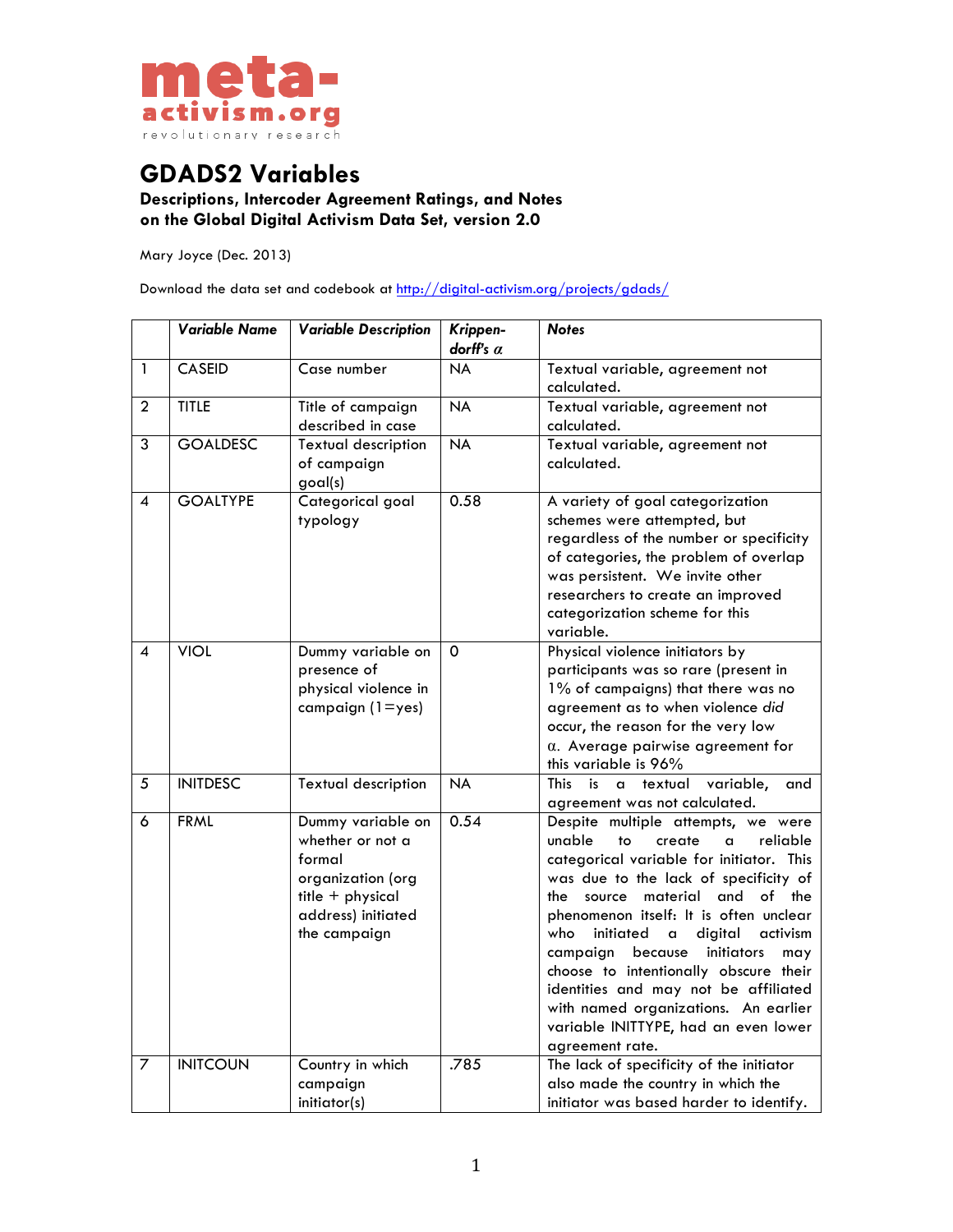

|    |                   | were/was based                                               |           |                                                                                                                                                                                                                                                                                                                                                                                                                                                                                                                              |
|----|-------------------|--------------------------------------------------------------|-----------|------------------------------------------------------------------------------------------------------------------------------------------------------------------------------------------------------------------------------------------------------------------------------------------------------------------------------------------------------------------------------------------------------------------------------------------------------------------------------------------------------------------------------|
|    |                   |                                                              |           |                                                                                                                                                                                                                                                                                                                                                                                                                                                                                                                              |
| 8  | <b>INITREG</b>    | Region of initiator                                          | <b>NA</b> | Agreement not calculated because not<br>generated by coders, derivative<br>variable of INITCOUN.                                                                                                                                                                                                                                                                                                                                                                                                                             |
| 9  | <b>INITSUBREG</b> | Subregion of<br>initiator                                    | <b>NA</b> | Agreement not calculated because not<br>generated by coders, derivative<br>variable of INITCOUN.                                                                                                                                                                                                                                                                                                                                                                                                                             |
| 10 | <b>TARGDESC</b>   | Description of<br>campaign target                            | <b>NA</b> | Textual variable, agreement not<br>calculated.                                                                                                                                                                                                                                                                                                                                                                                                                                                                               |
| 11 | <b>TARGTYPE</b>   | Categorical target<br>typology                               | .806      | (No notes.)                                                                                                                                                                                                                                                                                                                                                                                                                                                                                                                  |
| 12 | <b>TARGCOUN</b>   | Country in which<br>campaign<br>targets(s)<br>were/was based | .886      | Targets, mostly governments, were<br>easier to identify due to their formal<br>organizational identity and clear<br>geographic affiliation.                                                                                                                                                                                                                                                                                                                                                                                  |
| 13 | <b>BYEAR</b>      | Year the campaign<br>began                                   | .781      | The starting year of the campaign was<br>often not explicitly stated and needed<br>to be inferred by coders based on<br>available evidence. We were not<br>able to reach acceptable agreement<br>of EYEAR because most sources were<br>written in the middle of the campaign<br>and ending year information was<br>missing or ambiguous.                                                                                                                                                                                     |
| 14 | <b>SITE</b>       | URLs of website<br>used by campaign                          | .502      | This is a textual variable. Agreement<br>is calculated by converting it into a<br>dummy where the presence of website<br>use in the campaign is 1 and the<br>absence of website use in the<br>campaign is 0. This variable does not<br>meet the threshold for agreement and<br>should not be considered reliable.<br>We are including it because in 8.5%<br>of cases a blog or a website were the<br>only applications used, so we have<br>added their corresponding variables,<br>SITE and BLOG, back into the data<br>set. |
| 15 | <b>FORUM</b>      | URLs of forums<br>used by campaign                           | .823      | This is a textual variable. Agreement is<br>calculated by converting it into a<br>dummy where the presence of forum<br>use in the campaign is 1 and the<br>absence of forum use in the campaign<br>$is0$ .                                                                                                                                                                                                                                                                                                                   |
| 16 | <b>EPET</b>       | URLs of e-petitions<br>used by campaign                      | .847      | This is a textual variable. Agreement is<br>calculated by converting it into a<br>dummy where the presence of e-<br>petition use in the campaign is 1 and<br>the absence of e-petition use in the<br>campaign is 0.                                                                                                                                                                                                                                                                                                          |
|    |                   |                                                              |           |                                                                                                                                                                                                                                                                                                                                                                                                                                                                                                                              |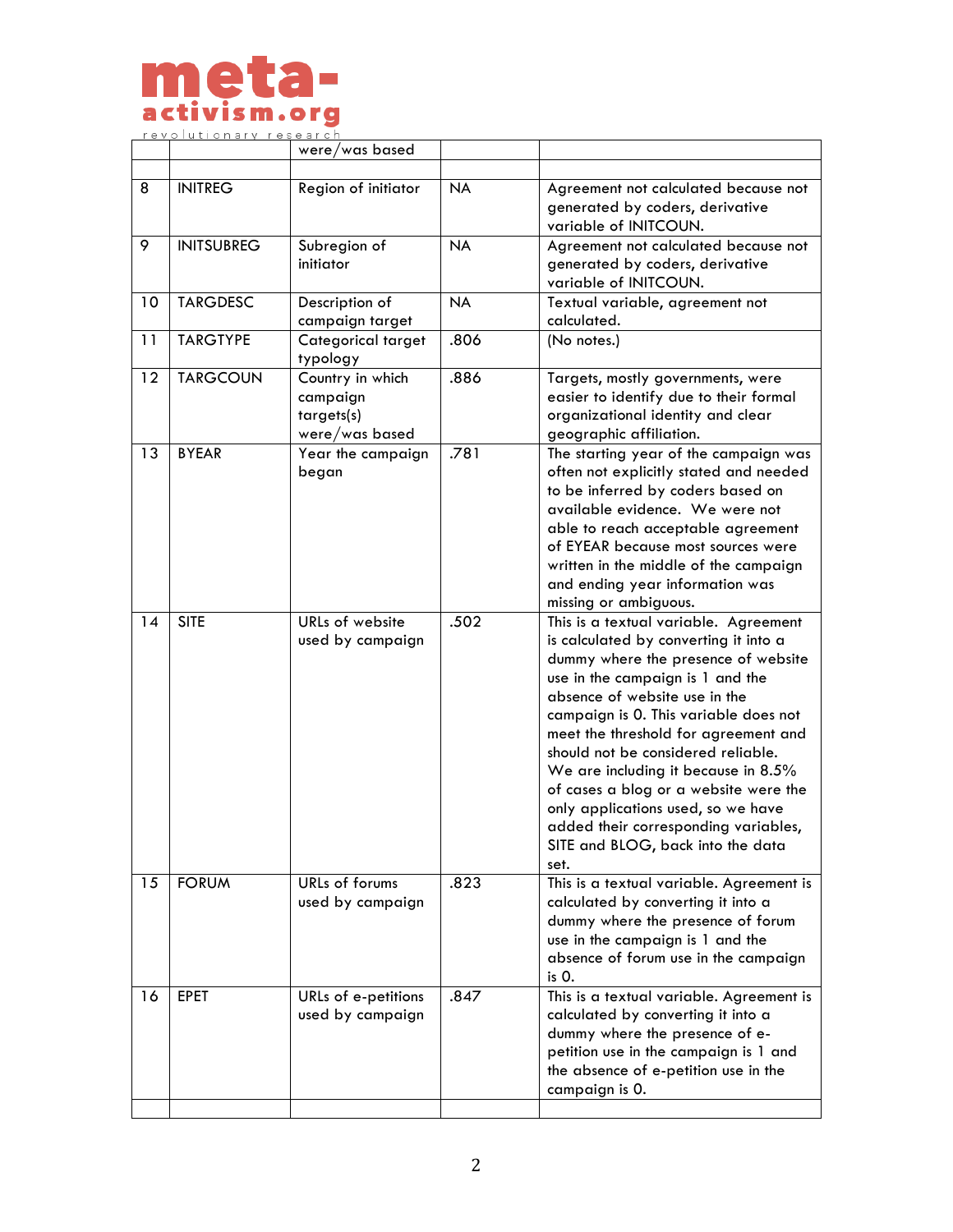

| 17 | <b>EPETNUM</b>    | Number of<br>signatures on most<br>popular e-petition,<br>where one was use    |      | The agreement rate is missing, should<br>be similar to the social network and<br>microblog counts.                                                                                                                                                                                                                                                                                                                                                                                                                 |
|----|-------------------|--------------------------------------------------------------------------------|------|--------------------------------------------------------------------------------------------------------------------------------------------------------------------------------------------------------------------------------------------------------------------------------------------------------------------------------------------------------------------------------------------------------------------------------------------------------------------------------------------------------------------|
| 18 | <b>SOCNET</b>     | URLs of social<br>network groups<br>used by campaign                           | .703 | This is a textual variable. Agreement is<br>calculated by converting it into a<br>dummy where the presence of social<br>network use in the campaign is 1 and<br>the absence of social network use in<br>the campaign is 0. Use of social<br>networks (most often Facebook) were<br>often not mentioned explicitly, but<br>were only revealed through the<br>hyperlinks in the text. Some coders<br>may have missed these links.                                                                                    |
| 19 | <b>SOCNETNUM</b>  | Number of<br>members or likes in<br>most popular<br>group use by<br>campaign   | 0.54 | Unlike in a normal content analysis, the<br>text was not static, making the<br>generation of agreement between<br>coders difficult. The number of<br>members are likes was likely to<br>change between codings.                                                                                                                                                                                                                                                                                                    |
| 20 | <b>MICBLOG</b>    | URLs of microblogs<br>used by campaign                                         | .867 | This is a textual variable. Agreement is<br>calculated by converting it into a<br>dummy where the presence of<br>microblog use in the campaign is 1<br>and the absence of microblog use in<br>the campaign is 0.                                                                                                                                                                                                                                                                                                   |
| 21 | <b>MICBLOGNUM</b> | Number of tweets<br>on most popular<br>campaign hashtag,<br>where one existed. | 0.54 | The problem here was likely due to<br>the software we used, TweetMeme (no<br>longer in operation), which seemed to<br>be an unreliable calculator of number<br>of tweets.                                                                                                                                                                                                                                                                                                                                          |
| 22 | <b>BLOG</b>       | URLs of blogs used<br>by campaign                                              | .502 | This is a textual variable. Agreement<br>is calculated by converting it into a<br>dummy where the presence of bloguse<br>in the campaign is 1 and the absence<br>of blog use in the campaign is 0. This<br>variable does not meet the threshold<br>for agreement and should not be<br>considered reliable. We are including<br>it because in 8.5% of cases a blog or<br>a website were the only applications<br>used, so we have added their<br>corresponding variables, SITE and<br>BLOG, back into the data set. |
| 23 | <b>VIDEO</b>      | URLs of digital<br>videos used by<br>campaign                                  | .756 | This is a textual variable. Agreement<br>is calculated by converting it into a<br>dummy where the presence of digital<br>video use in the campaign is 1 and the<br>absence of digital video use in the                                                                                                                                                                                                                                                                                                             |